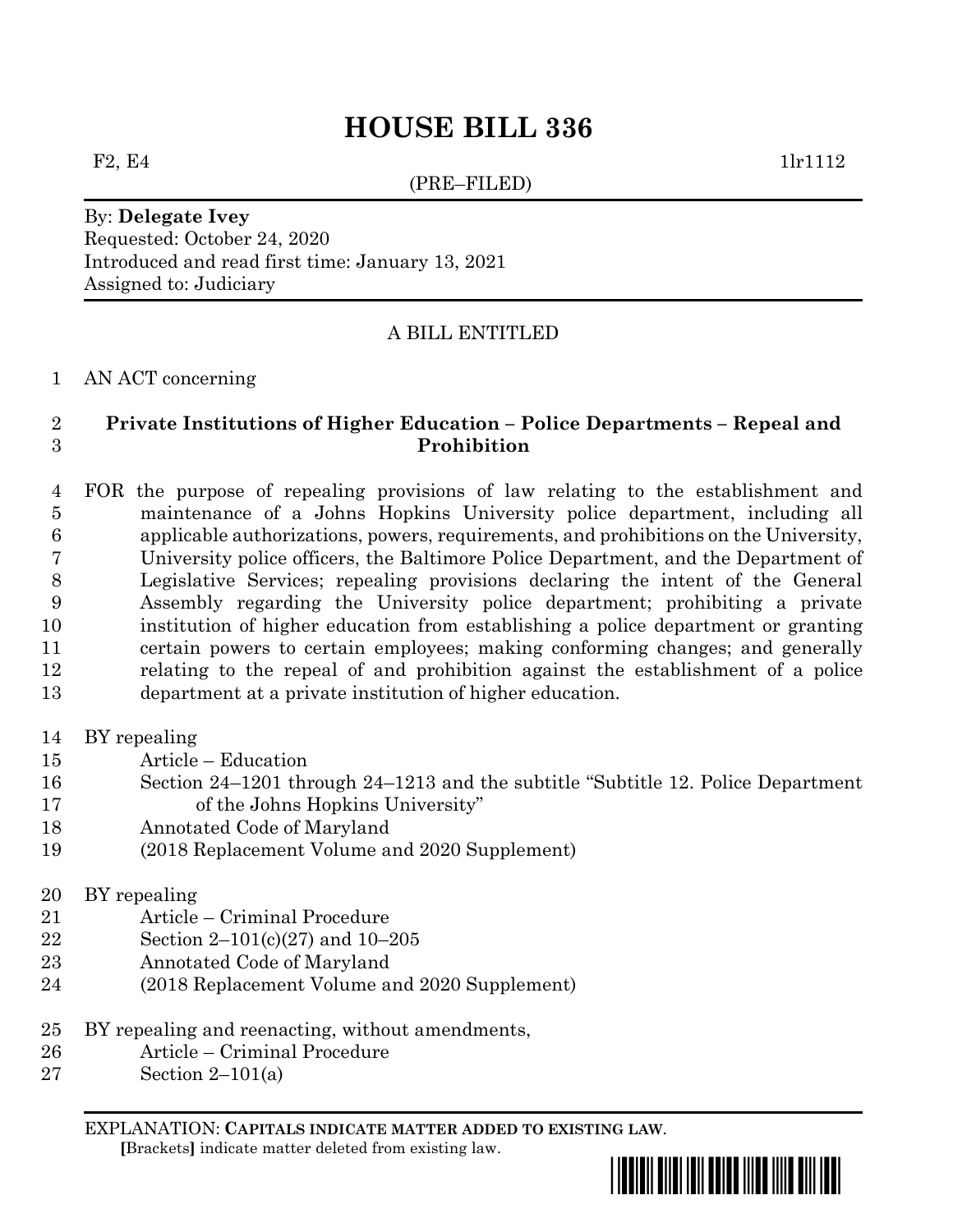Annotated Code of Maryland (2018 Replacement Volume and 2020 Supplement) BY repealing and reenacting, with amendments, Article – Criminal Procedure Section 2–101(c)(25) and (26) Annotated Code of Maryland (2018 Replacement Volume and 2020 Supplement) BY adding to Article – Education Section 26–701 to be under the new subtitle "Subtitle 7. Police Departments of Private Institutions of Higher Education – Prohibited" Annotated Code of Maryland (2018 Replacement Volume and 2020 Supplement) BY repealing and reenacting, without amendments, Article – Public Safety Section 3–101(a) and (e)(1)(i), 3–107(c)(1) and (2), and 3–201(a) and (f)(1)(i) Annotated Code of Maryland (2018 Replacement Volume and 2020 Supplement) BY repealing and reenacting, with amendments, Article – Public Safety 21 Section 3–101(e)(1)(ii)25. and 26. and (2)(ix) and (x), 3–107(c)(3), 3–201(f)(1)(ii)20. and 21. Annotated Code of Maryland (2018 Replacement Volume and 2020 Supplement) BY repealing Article – Public Safety 27 Section 3–101(e)(1)(ii)27. and (2)(xi) and 3–201(f)(1)(ii)22. Annotated Code of Maryland (2018 Replacement Volume and 2020 Supplement) BY repealing and reenacting, without amendments, The Public Local Laws of Baltimore City Section 16–41(a) Article 4 – Public Local Laws of Maryland (1979 Edition and 1997 Supplement and 2000 Supplement, as amended) (As enacted by Chapter 499 of the Acts of the General Assembly of 2006, as amended by Chapter 130 of the Acts of the General Assembly of 2015 and Chapter 25 of the Acts of the General Assembly of 2019) BY repealing and reenacting, with amendments,

- The Public Local Laws of Baltimore City
- Section 16–41(g)

#### **HOUSE BILL 336**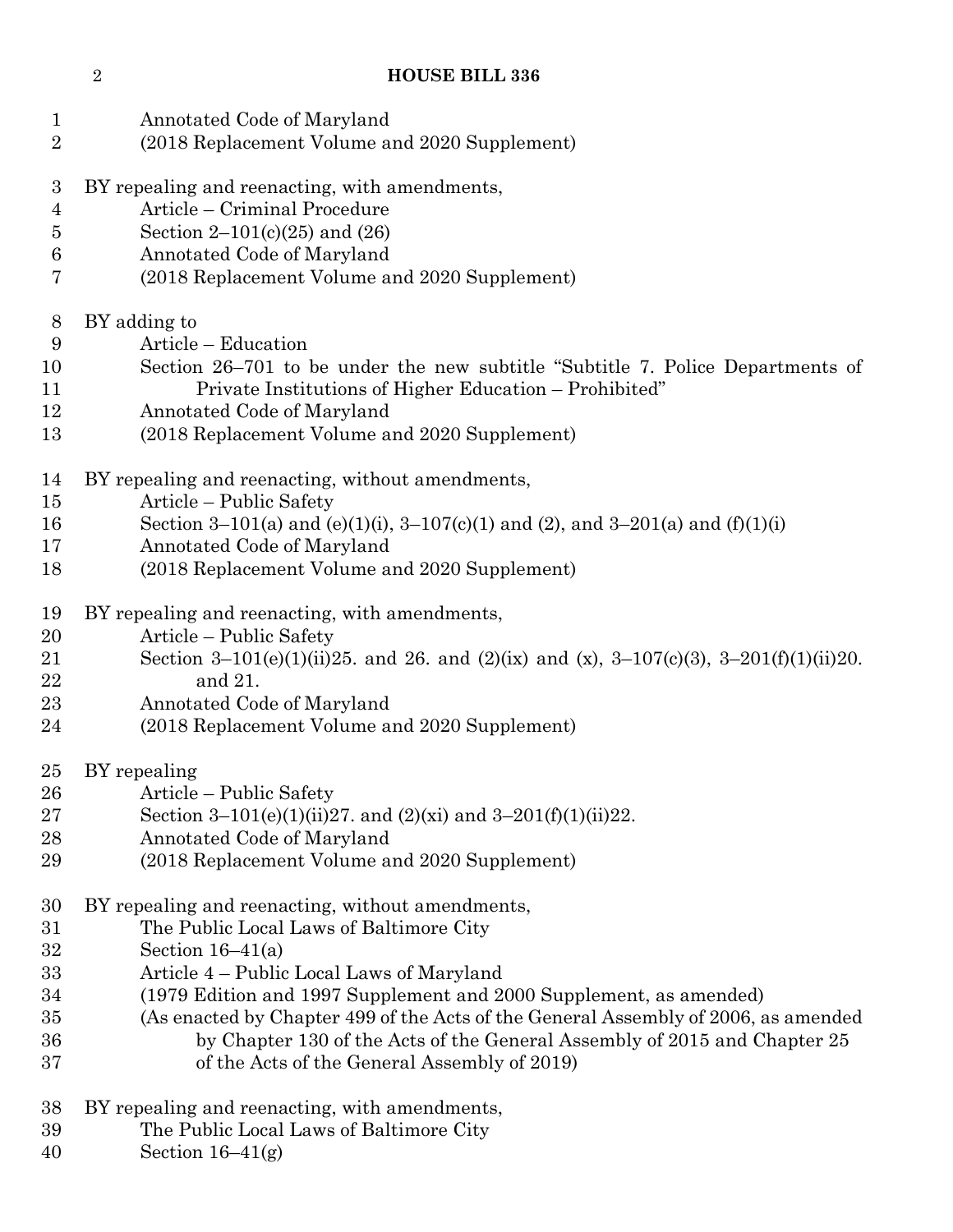# **HOUSE BILL 336** 3

| $\mathbf 1$    | Article 4 – Public Local Laws of Maryland                                                                                                                    |  |  |  |
|----------------|--------------------------------------------------------------------------------------------------------------------------------------------------------------|--|--|--|
| $\overline{2}$ | (1979 Edition and 1997 Supplement and 2000 Supplement, as amended)                                                                                           |  |  |  |
| 3              | (As enacted by Chapter 499 of the Acts of the General Assembly of 2006, as amended                                                                           |  |  |  |
| 4              | by Chapter 130 of the Acts of the General Assembly of 2015 and Chapter 25                                                                                    |  |  |  |
| $\overline{5}$ | of the Acts of the General Assembly of 2019)                                                                                                                 |  |  |  |
| 6              | BY repealing                                                                                                                                                 |  |  |  |
| 7              | Chapter 25 of the Acts of the General Assembly of 2019                                                                                                       |  |  |  |
| 8              | Section 3                                                                                                                                                    |  |  |  |
| 9              | SECTION 1. BE IT ENACTED BY THE GENERAL ASSEMBLY OF MARYLAND,                                                                                                |  |  |  |
| 10             | That Section(s) 24–1201 through 24–1213 and the subtitle "Subtitle 12. Police Department"                                                                    |  |  |  |
| 11             | of the Johns Hopkins University" of Article – Education of the Annotated Code of Maryland                                                                    |  |  |  |
| 12             | be repealed.                                                                                                                                                 |  |  |  |
| 13             | SECTION 2. AND BE IT FURTHER ENACTED, That Section(s) 10–205 of Article –                                                                                    |  |  |  |
| 14             | Criminal Procedure of the Annotated Code of Maryland be repealed.                                                                                            |  |  |  |
| 15             | SECTION 3. AND BE IT FURTHER ENACTED, That the Laws of Maryland read                                                                                         |  |  |  |
| 16             | as follows:                                                                                                                                                  |  |  |  |
| 17             | <b>Article - Criminal Procedure</b>                                                                                                                          |  |  |  |
| 18             | $2 - 101.$                                                                                                                                                   |  |  |  |
| 19             | In this title the following words have the meanings indicated.<br>(a)                                                                                        |  |  |  |
| 20<br>21       | "Police officer" means a person who in an official capacity is authorized by law<br>$\left( \mathrm{c} \right)$<br>to make arrests and is:                   |  |  |  |
| 22             | (25) an employee of the Warrant Apprehension Unit of the Division of Parole                                                                                  |  |  |  |
| $23\,$         | and Probation in the Department; OR                                                                                                                          |  |  |  |
| 24<br>25       | a member of the police force of the Anne Arundel Community College.<br>(26)<br>or                                                                            |  |  |  |
| 26<br>$27\,$   | a member of the police department of the Johns Hopkins University<br>(27)<br>established in accordance with Title 24, Subtitle 12 of the Education Article]. |  |  |  |
| 28             | <b>Article - Education</b>                                                                                                                                   |  |  |  |
| 29             | <b>SUBTITLE 7. POLICE DEPARTMENTS OF PRIVATE INSTITUTIONS OF HIGHER</b>                                                                                      |  |  |  |
| 30             | <b>EDUCATION - PROHIBITED.</b>                                                                                                                               |  |  |  |
| $31\,$         | $26 - 701.$                                                                                                                                                  |  |  |  |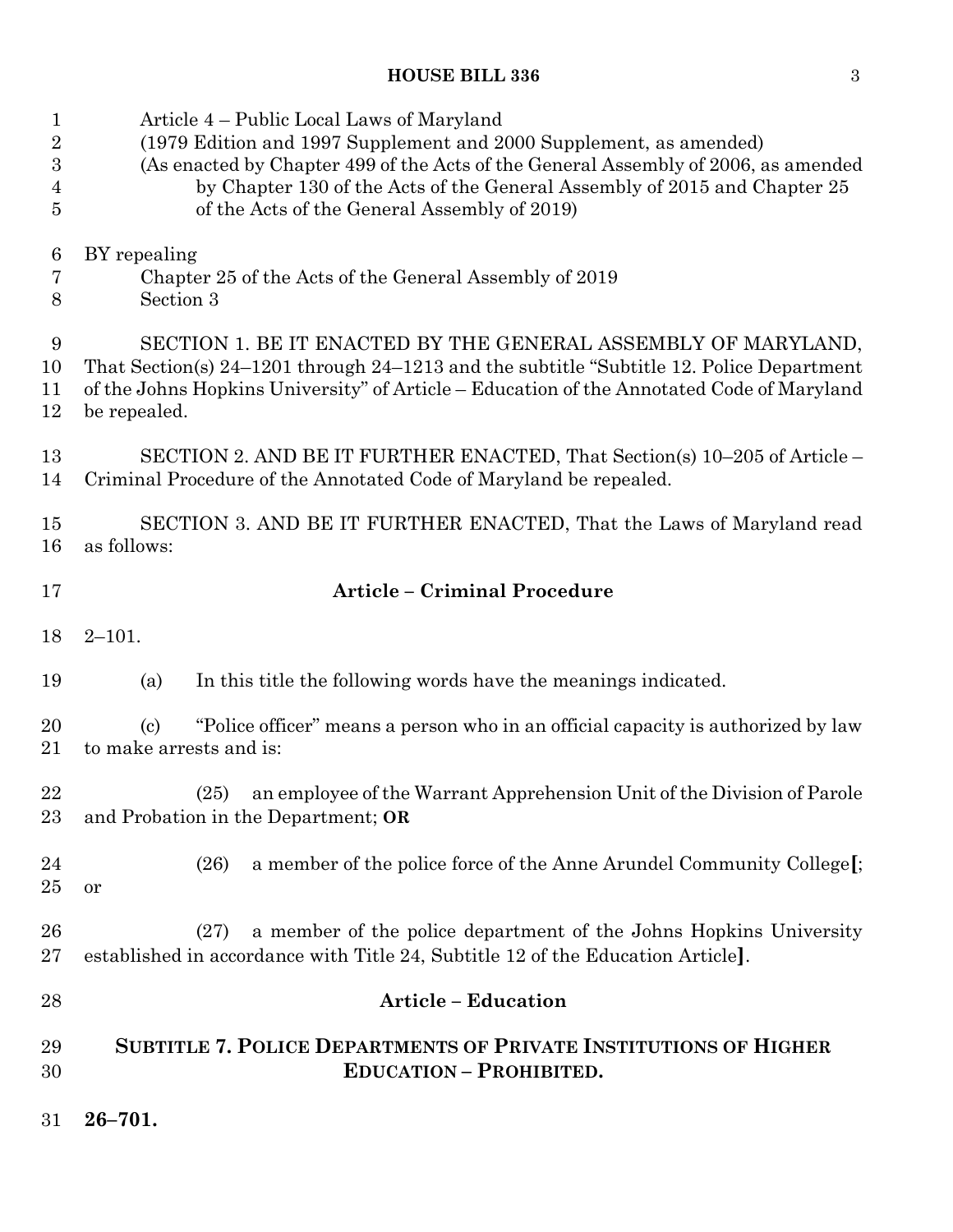## **HOUSE BILL 336**

| $\mathbf 1$<br>$\boldsymbol{2}$<br>$\boldsymbol{3}$ | A PRIVATE INSTITUTION OF HIGHER EDUCATION MAY NOT ESTABLISH A<br>POLICE DEPARTMENT OR GRANT AN EMPLOYEE THE POWERS GRANTED TO A PEACE<br>AND POLICE OFFICER. |      |                                                                                                                                                                              |  |
|-----------------------------------------------------|--------------------------------------------------------------------------------------------------------------------------------------------------------------|------|------------------------------------------------------------------------------------------------------------------------------------------------------------------------------|--|
| $\overline{4}$                                      |                                                                                                                                                              |      | <b>Article - Public Safety</b>                                                                                                                                               |  |
| $\overline{5}$                                      | $3 - 101.$                                                                                                                                                   |      |                                                                                                                                                                              |  |
| 6                                                   | (a)                                                                                                                                                          |      | In this subtitle the following words have the meanings indicated.                                                                                                            |  |
| 7                                                   | (e)<br>(1)                                                                                                                                                   |      | "Law enforcement officer" means an individual who:                                                                                                                           |  |
| 8                                                   |                                                                                                                                                              | (i)  | in an official capacity is authorized by law to make arrests; and                                                                                                            |  |
| 9                                                   |                                                                                                                                                              | (ii) | is a member of one of the following law enforcement agencies:                                                                                                                |  |
| 10<br>11                                            |                                                                                                                                                              |      | the Warrant Apprehension Unit of the Division of Parole<br>25.<br>and Probation in the Department of Public Safety and Correctional Services; OR                             |  |
| 12<br>13                                            | or                                                                                                                                                           |      | the police force of the Anne Arundel Community College[;<br>26.                                                                                                              |  |
| 14<br>15                                            |                                                                                                                                                              |      | 27.<br>the police department of the Johns Hopkins University<br>established in accordance with Title 24, Subtitle 12 of the Education Article].                              |  |
| 16                                                  | (2)                                                                                                                                                          |      | "Law enforcement officer" does not include:                                                                                                                                  |  |
| 17<br>18                                            |                                                                                                                                                              | (ix) | a City of Hagerstown fire and explosive investigator as defined<br>in § 2-208.5 of the Criminal Procedure Article; OR                                                        |  |
| 19<br>20                                            |                                                                                                                                                              |      | (x) a Howard County fire and explosive investigator as defined in $\S$<br>2–208.6 of the Criminal Procedure Article $\mathfrak{f}$ ; or                                      |  |
| 21<br>22                                            |                                                                                                                                                              | (xi) | the Chief of Police of the police department of the Johns Hopkins<br>University established in accordance with Title 24, Subtitle 12 of the Education Article.               |  |
| 23                                                  | $3 - 107$ .                                                                                                                                                  |      |                                                                                                                                                                              |  |
| 24<br>25<br>26                                      | (1)<br>$\left( \mathrm{c}\right)$<br>voting members who:                                                                                                     |      | Except as provided in paragraph $(5)$ of this subsection and in § 3–111 of<br>this subtitle, the hearing board authorized under this section shall consist of at least three |  |
| 27<br>28                                            |                                                                                                                                                              | (i)  | are appointed by the chief and chosen from law enforcement<br>officers within that law enforcement agency, or from law enforcement officers of another                       |  |

law enforcement agency with the approval of the chief of the other agency; and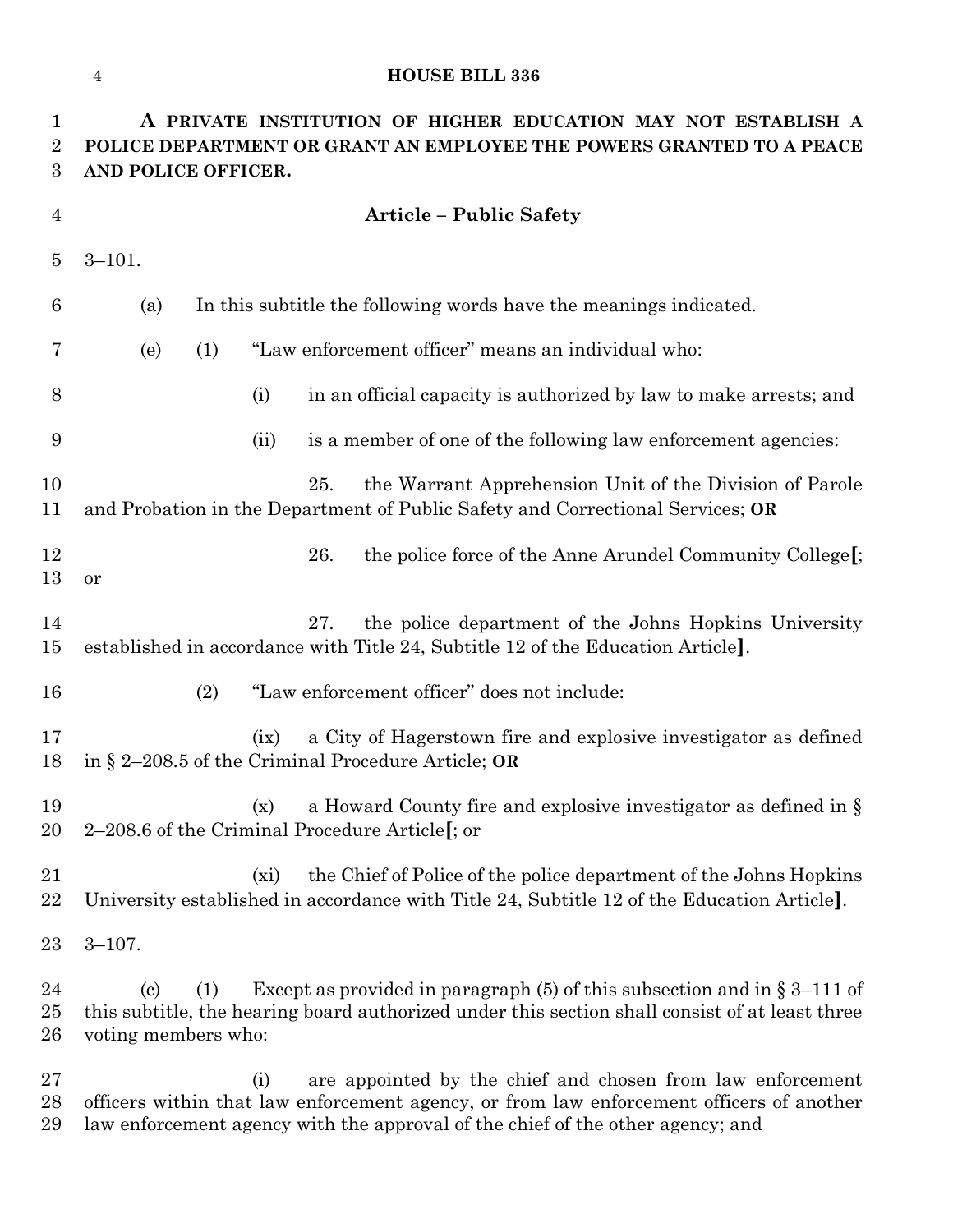#### **HOUSE BILL 336** 5

 (ii) have had no part in the investigation or interrogation of the law enforcement officer.

 (2) At least one member of the hearing board shall be of the same rank as the law enforcement officer against whom the complaint is filed.

 (3) (i) Subject to **[**subparagraphs**] SUBPARAGRAPH** (ii) **[**and (iii)**]** of this paragraph, a chief may appoint, as a nonvoting member of the hearing board, one member of the public who has received training administered by the Maryland Police Training and Standards Commission on the Law Enforcement Officers' Bill of Rights and matters relating to police procedures.

 (ii) If authorized by local law, a hearing board formed under paragraph (1) of this subsection may include up to two voting or nonvoting members of the public who have received training administered by the Maryland Police Training and Standards Commission on the Law Enforcement Officers' Bill of Rights and matters relating to police procedures.

 **[**(iii) At the Johns Hopkins University, if authorized by local law, a hearing board formed under paragraph (1) of this subsection shall include two voting members of the public who have received training administered by the Maryland Police Training and Standards Commission on the Law Enforcement Officers' Bill of Rights and matters relating to police procedures.**]**

3–201.

(a) In this subtitle the following words have the meanings indicated.

(f) (1) "Police officer" means an individual who:

 (i) is authorized to enforce the general criminal laws of the State; and

25 (ii) is a member of one of the following law enforcement agencies:

 20. the parole and probation employees of the Warrant Apprehension Unit of the Division of Parole and Probation in the Department who are authorized to make arrests; **OR**

 21. the police force of the Anne Arundel Community College**[**; or

 22. the police department of the Johns Hopkins University established in accordance with Title 24, Subtitle 12 of the Education Article**]**.

## **Article 4 – Baltimore City**